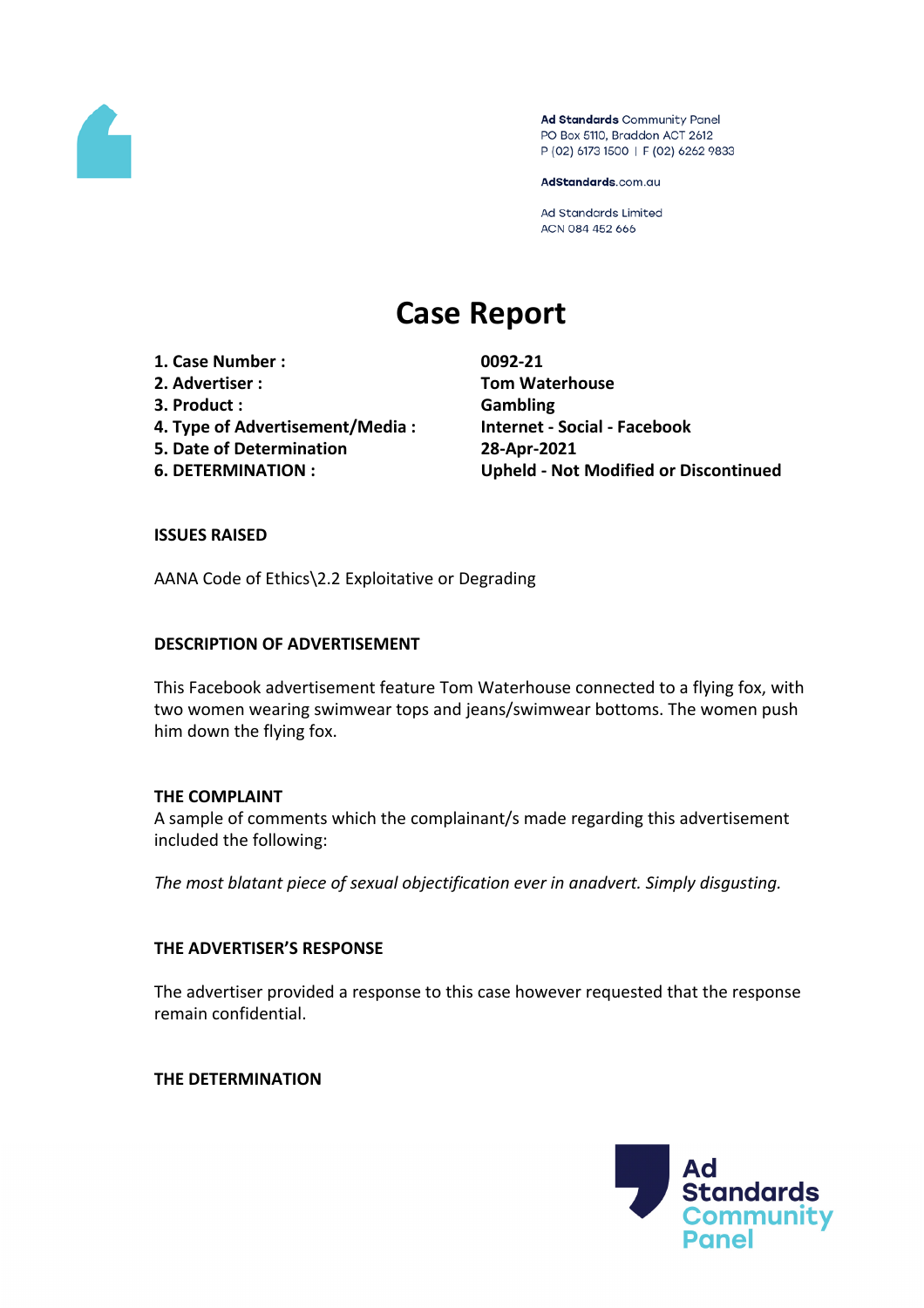

The Ad Standards Community Panel (the Panel) considered whether this advertisement breaches Section 2 of the AANA Code of Ethics (the Code).

The Panel noted the complainant's concern that the advertisement is objectifying of women.

The Panel viewed the advertisement and noted the advertiser's response, which it requested remain confidential.

# **Section 2.2: Advertising or marketing communications should not employ sexual appeal in a manner which is exploitative or degrading of any individual or group of people.**

The Panel noted the AANA Practice Note which provides guidance on the meaning of the terms exploitative and degrading:

Exploitative - (a) taking advantage of the sexual appeal of a person, or group of people, by depicting them as objects or commodities; or (b) focussing on their body parts where this bears no direct relevance to the product or service being advertised. Degrading – lowering in character or quality a person or group of people.

# **Does the advertisement use sexual appeal?**

The Panel noted that this advertisement depicts two women who are partly dressed. The Panel considered that this advertisement did contain sexual appeal.

# **Does the advertisement use sexual appeal in a manner that is exploitative?**

The Panel noted that the advertisement was for a business that provides tipping and odds compilation services for wagering.

The Panel considered that although the women are dressed in jeans and swimwear the depiction of them did not focus on their body parts.

The Panel considered however that the women are are depicted as props in the advertisement, there to promote the man's playboy image. The Panel considered that the women in the advertisement do not speak or have an active role, and considered that this dehumanised the women and depicted them as doll-like sexual objects to be used by men. The Panel considered that the cumulative effect of the advertisement amounted to a depiction which reduces the women to objects or commodities.

The Panel considered that the advertisement did employ sexual appeal in a manner which is exploitative of the women.

# **Does the advertisement use sexual appeal in a manner that is degrading?**